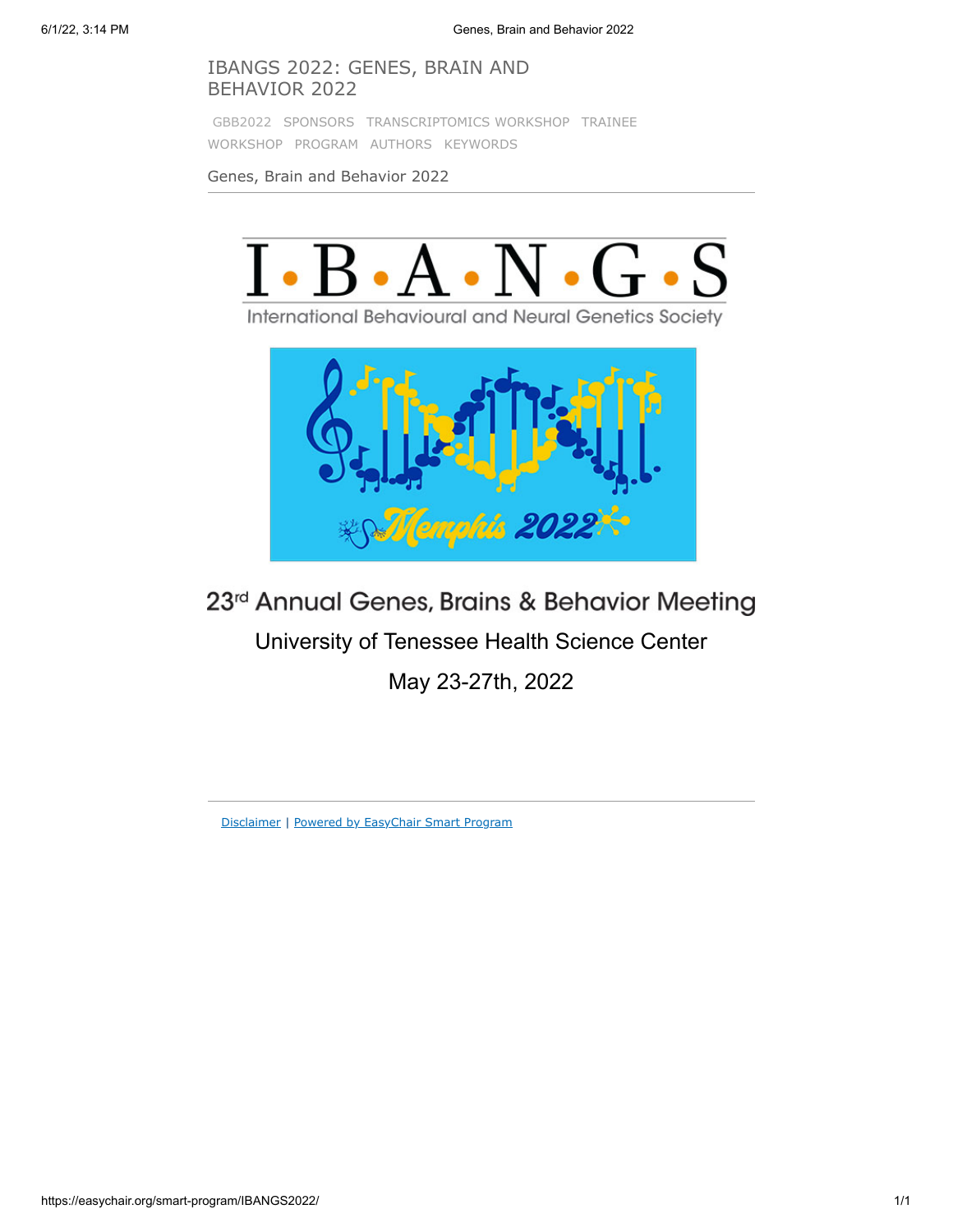#### IBANGS 2022: GENES, BRAIN AND BEHAVIOR 2022

[GBB2022](https://easychair.org/smart-program/IBANGS2022/index.html) [SPONSORS](https://easychair.org/smart-program/IBANGS2022/index1.html) [TRANSCRIPTOMICS WORKSHOP](https://easychair.org/smart-program/IBANGS2022/workshop1.html) TRAINEE WORKSHOP [PROGRAM](https://easychair.org/smart-program/IBANGS2022/program.html) [AUTHORS](https://easychair.org/smart-program/IBANGS2022/talk_author_index.html) [KEYWORDS](https://easychair.org/smart-program/IBANGS2022/talk_keyword_index.html)

Sponsors Genes, Brain and Behavior Memphis 2022





Leading the search for tomorrow's cures



National Institute on Alcohol<br>Abuse and Alcoholism



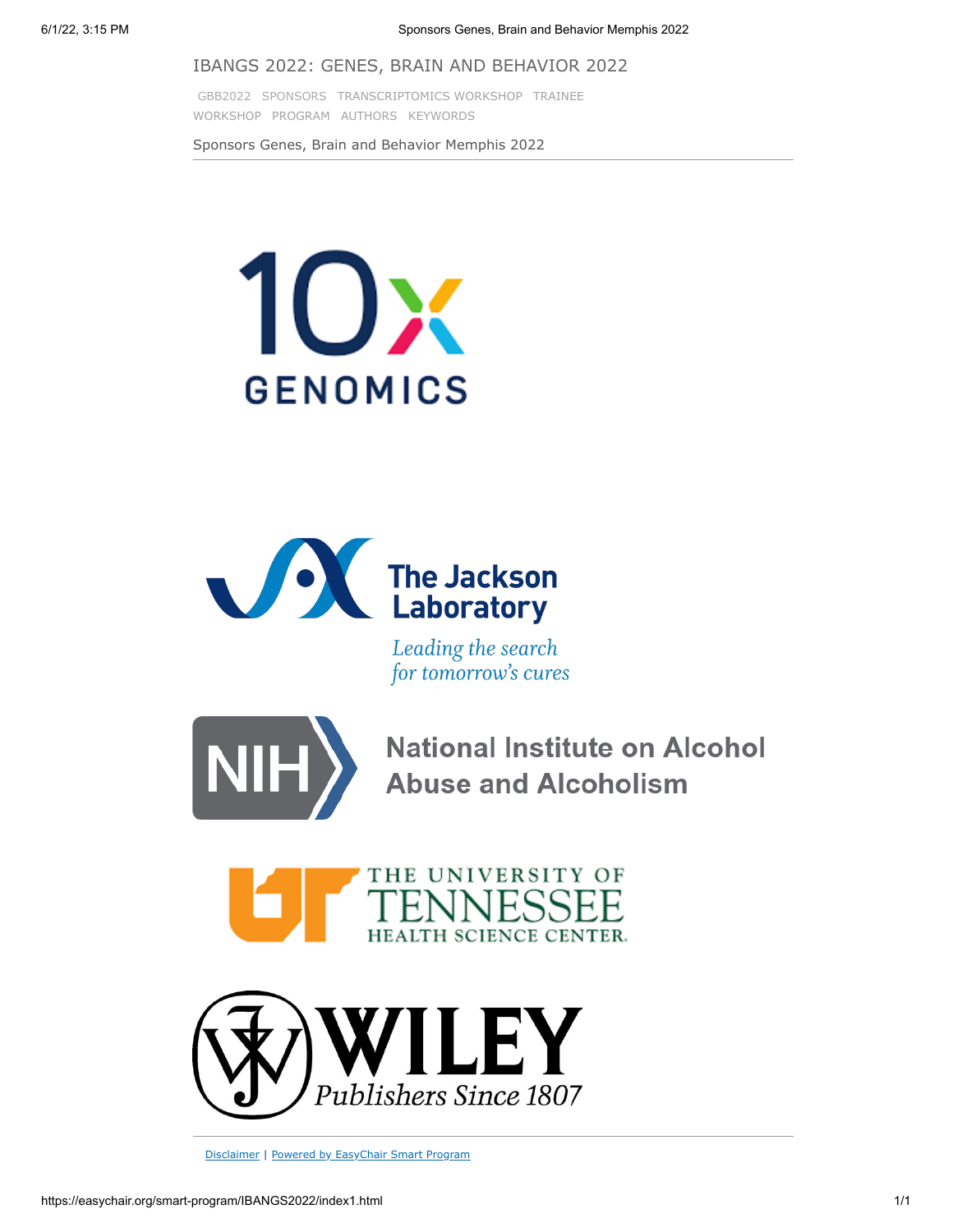# IBANGS 2022: GENES, BRAIN AND BEHAVIOR 2022

[GBB2022](https://easychair.org/smart-program/IBANGS2022/index.html) [SPONSORS](https://easychair.org/smart-program/IBANGS2022/index1.html) [TRANSCRIPTOMICS](https://easychair.org/smart-program/IBANGS2022/workshop1.html) [WORKSHOP](https://easychair.org/smart-program/IBANGS2022/workshop2.html) TRAINEE WORKSHOP [PROGRAM](https://easychair.org/smart-program/IBANGS2022/program.html) [AUTHORS](https://easychair.org/smart-program/IBANGS2022/talk_author_index.html) [KEYWORDS](https://easychair.org/smart-program/IBANGS2022/talk_keyword_index.html)

Crosscutting applications in genes, brains, and behavior: Single cell and spatial transcriptomics

Workshop schedule Monday May 23rd, Times in CDT

Session A: Single Cell Genomics

9:00 to 9:45am Introduction to Single cell genomics tech talk

9:45 to 10:00 break

10:00 to 11:00am Applications, limitations, and future directions of single cell technology for eQTL mapping

11:00 to 11:15am break

Session B: Spatial Transcriptomics

11:15 to 12:00 pm Spatial transcriptomics tech talk about Visium tools and platform

12:00 to 12:15 pm Boxed lunch, working lunch

12:15 to 1:15 pm Applications, future directions, and limitations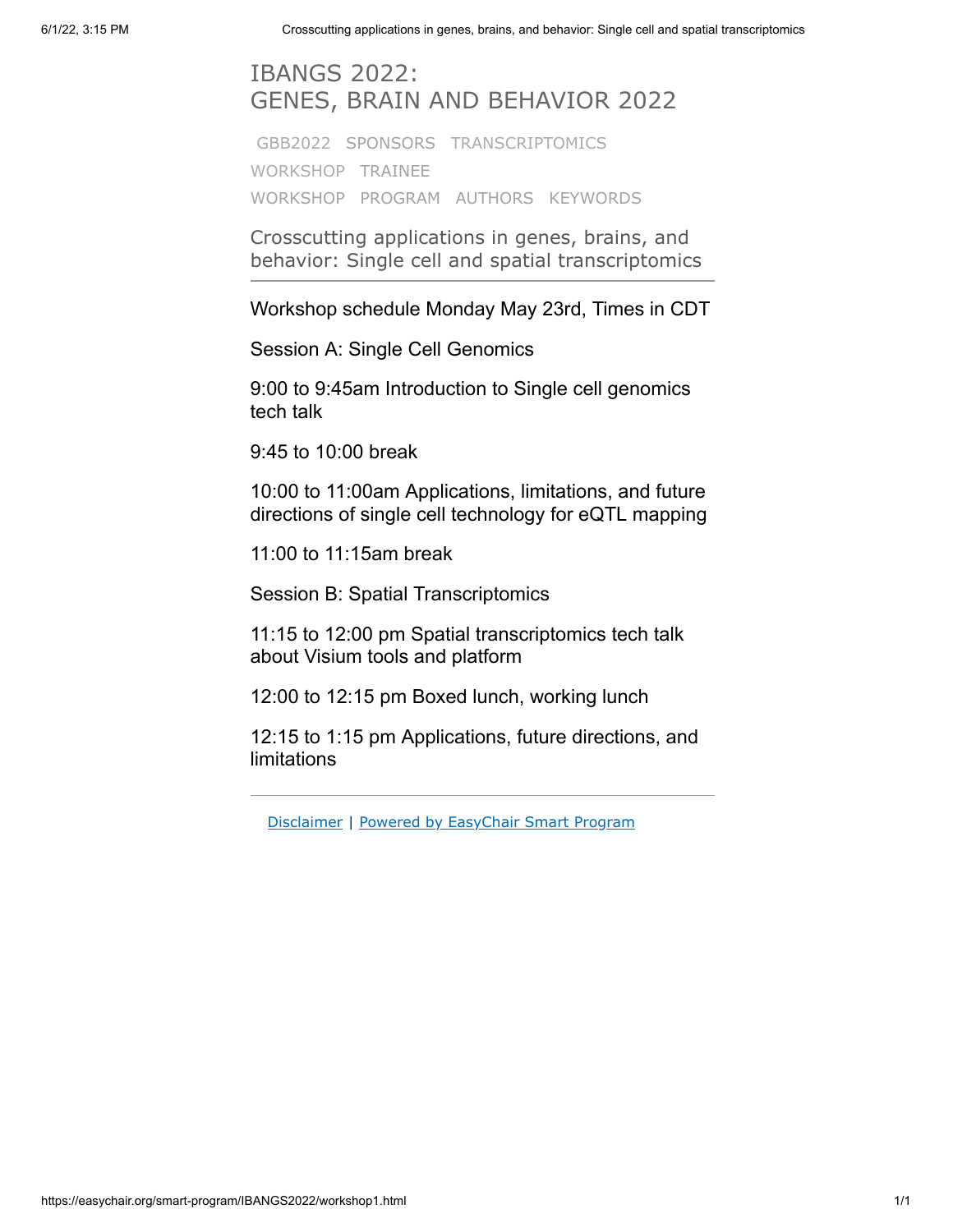# IBANGS 2022: GENES, BRAIN AND BEHAVIOR 2022

[GBB2022](https://easychair.org/smart-program/IBANGS2022/index.html) [SPONSORS](https://easychair.org/smart-program/IBANGS2022/index1.html) [TRANSCRIPTOMICS](https://easychair.org/smart-program/IBANGS2022/workshop1.html) [WORKSHOP](https://easychair.org/smart-program/IBANGS2022/workshop2.html) TRAINEE WORKSHOP [PROGRAM](https://easychair.org/smart-program/IBANGS2022/program.html) [AUTHORS](https://easychair.org/smart-program/IBANGS2022/talk_author_index.html) [KEYWORDS](https://easychair.org/smart-program/IBANGS2022/talk_keyword_index.html)

Networking for success

Workshop schedule Monday May 23rd, Times in CDT

2-2:10pm: check in/ice breaker

2:10-2:40pm: Group 1 (6 highlighted trainees) gives 2-3min lightning talks

2:40pm-2:50pm: Group 1 breaks up into different tables for small group discussions. Each highlighted trainee sits at a table (or pairs of highlighted trainees and the rest of the group walks around and chats with them informally).

2:50pm-3:00pm: break

3:00-3:20pm: Group 2 (6 highlighted trainees) gives 2-3min lightning talks

3:20pm-3:30pm: Group 2 breaks up into different tables for small group discussions. Each highlighted trainee sits at a table (or pairs of highlighted trainees and the rest of the group walks around and chats with them informally).

3:30pm-3:40pm: break

3:40-4:00pm: Group 3 (6 highlighted trainees) gives 2-3min lightning talks.

4:00:4:10pm: Group 3 breaks up into different tables for small group discussions. Each highlighted trainee sits at a table (or pairs of highlighted trainees and the rest of the group walks around and chats with them informally).

4:15-4:30pm: set up for mentor/mentee speed mentoring event.

4:30-6pm: speed mentoring event.

[Disclaimer](https://easychair.org/smart-program/IBANGS2022/disclaimer.html) | Powered by [EasyChair](https://easychair.org/smart_program) Smart Program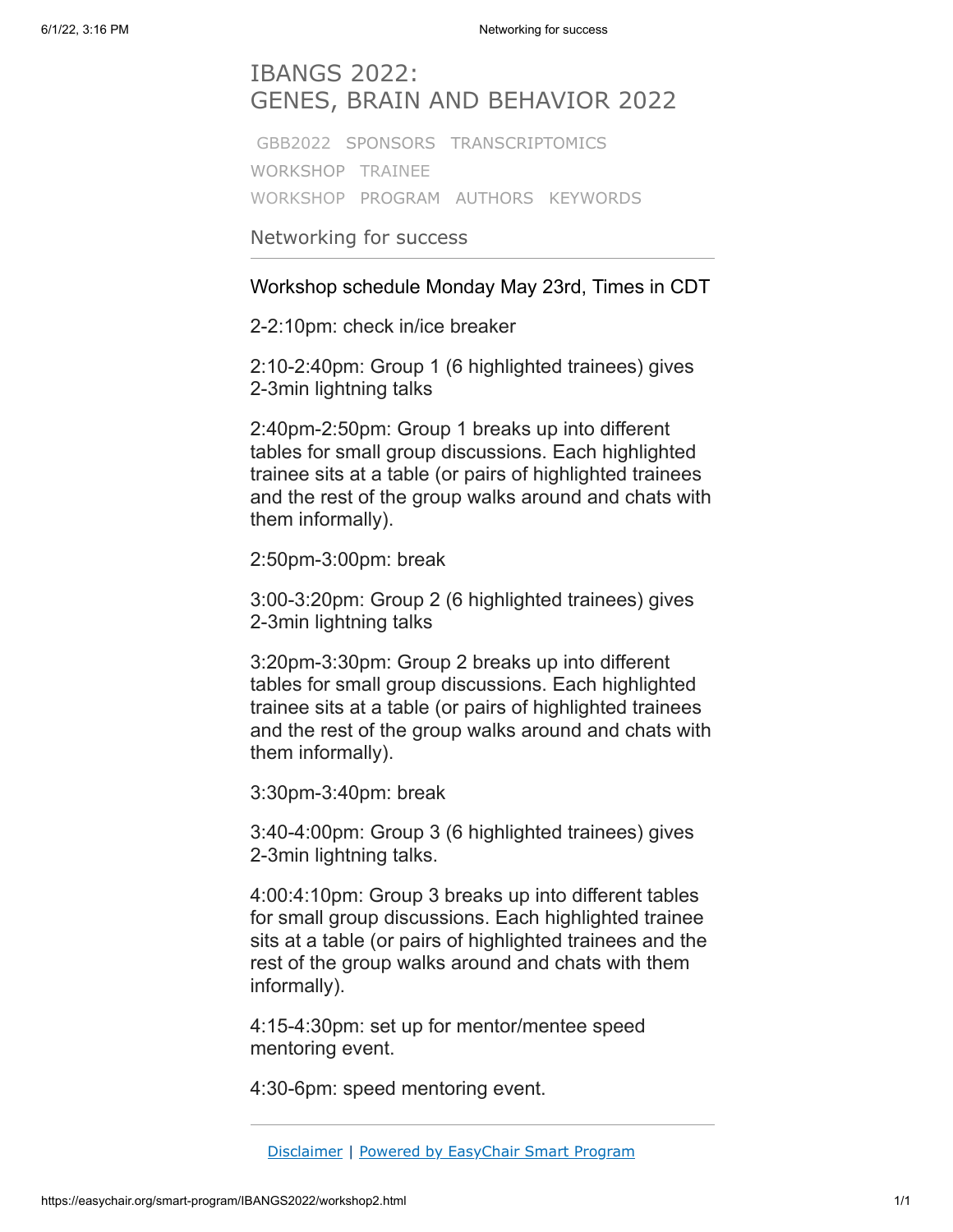# IBANGS 2022: GENES, BRAIN AND BEHAVIOR 2022

[GBB2022](https://easychair.org/smart-program/IBANGS2022/index.html) [SPONSORS](https://easychair.org/smart-program/IBANGS2022/index1.html) [TRANSCRIPTOMICS](https://easychair.org/smart-program/IBANGS2022/workshop1.html) [WORKSHOP](https://easychair.org/smart-program/IBANGS2022/workshop2.html) TRAINEE WORKSHOP [PROGRAM](https://easychair.org/smart-program/IBANGS2022/program.html) [AUTHORS](https://easychair.org/smart-program/IBANGS2022/talk_author_index.html) [KEYWORDS](https://easychair.org/smart-program/IBANGS2022/talk_keyword_index.html)

# PROGRAM

Days: [Monday, May 23rd](https://easychair.org/smart-program/IBANGS2022/2022-05-23.html) [Tuesday, May 24th](https://easychair.org/smart-program/IBANGS2022/2022-05-24.html) [Wednesday, May 25th](https://easychair.org/smart-program/IBANGS2022/2022-05-25.html) [Thursday, May 26th](https://easychair.org/smart-program/IBANGS2022/2022-05-26.html) [Friday, May 27th](https://easychair.org/smart-program/IBANGS2022/2022-05-27.html)

### Monday, May 23rd

[View this program: with abstracts](https://easychair.org/smart-program/IBANGS2022/bysession-2022-05-23.html) session overview [talk overview](https://easychair.org/smart-program/IBANGS2022/bytalk-2022-05-23.html)

**08:00-09:00** Session 1

Refreshments and Onsite Registration

**09:00-09:45** Session 2

Introduction to Single Cell Genomics (Dr. Egon Ranghini, 10X Genomics)

CHAIR: *[Megan Mulligan](https://easychair.org/smart-program/IBANGS2022/person12.html)*

09:00 *[Egon Ranghini](https://easychair.org/smart-program/IBANGS2022/person2.html)* **Trailblazing the future of spatial biology** [\(abstract\)](https://easychair.org/smart-program/IBANGS2022/2022-05-23.html#talk:192990)

**09:45-10:00** Session 3

Q&A

CHAIR: *[Megan Mulligan](https://easychair.org/smart-program/IBANGS2022/person12.html)*

**10:00-11:00** Session 4

Applications, limitations, and future directions of single cell technology for eQTL mapping (Virtual Panelist: Dr. Xia Yang, University of California Los Angeles)

CHAIR: *[Megan Mulligan](https://easychair.org/smart-program/IBANGS2022/person12.html)*

10:00 *[Xia Yang](https://easychair.org/smart-program/IBANGS2022/person4.html)*

**Integrative systems analysis, applications, and challenges of single cell multiomics** [\(abstract\)](https://easychair.org/smart-program/IBANGS2022/2022-05-23.html#talk:192365)

**11:00-11:15** Session 5

Q&A

CHAIR: *[Megan Mulligan](https://easychair.org/smart-program/IBANGS2022/person12.html)*

**11:15-11:30** Lunch Break

**11:30-12:30** Session 6

Introduction to Spatial Genomics (Dr. Egon Ranghini, 10X Genomics)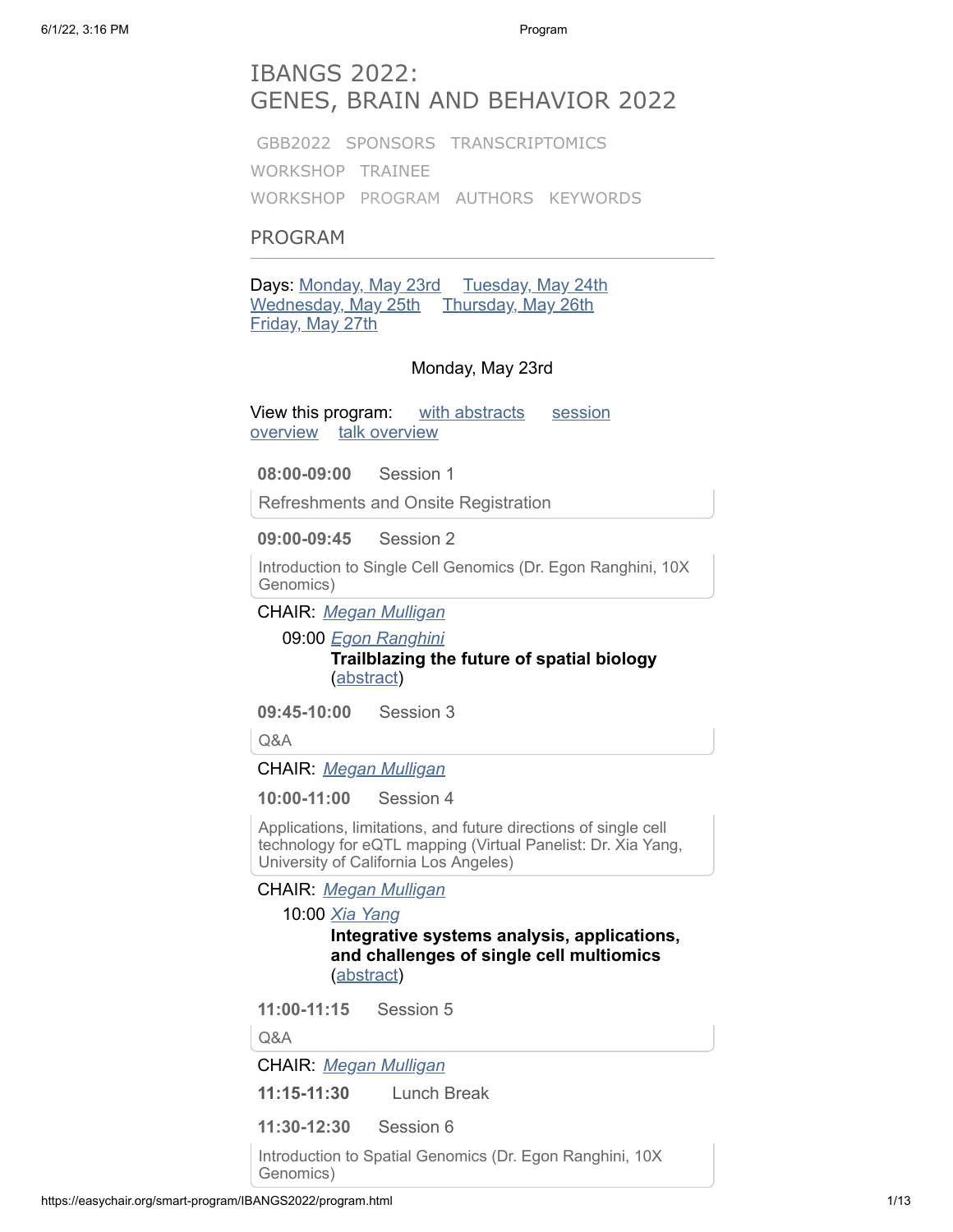CHAIR: *[Megan Mulligan](https://easychair.org/smart-program/IBANGS2022/person12.html)*

11:30 *[Egon Ranghini](https://easychair.org/smart-program/IBANGS2022/person2.html)*

# **Reveal the full complexity of cellular diversity, cell by cell** [\(abstract](https://easychair.org/smart-program/IBANGS2022/2022-05-23.html#talk:192989))

**12:30-12:45** Session 7

Q&A

CHAIR: *[Megan Mulligan](https://easychair.org/smart-program/IBANGS2022/person12.html)*

**12:45-13:45** Session 8

Applications, limitations, and future directions of spatial cell technology for eQTL mapping (Virtual Panelists: Drs. Kristen Maynard and Leo Collado, Lieber Institute for Brain Development)

CHAIR: *[Megan Mulligan](https://easychair.org/smart-program/IBANGS2022/person12.html)*

12:45 *[Kristen Maynard](https://easychair.org/smart-program/IBANGS2022/person5.html)*

**Spatial gene expression in the human brain: applications, limitations, and future directions** [\(abstract\)](https://easychair.org/smart-program/IBANGS2022/2022-05-23.html#talk:192366)

**13:45-14:00** Session 9

Q&A

CHAIR: *[Megan Mulligan](https://easychair.org/smart-program/IBANGS2022/person12.html)*

**14:00-15:45** Session 10

Trainee Workshop: Networking for Success in Science (Chair: Kristin Scaplin)

CHAIR: *[Kristin Scaplen](https://easychair.org/smart-program/IBANGS2022/person6.html)*

**15:45-16:00** Break

**16:00-18:00** Session 11

Trainee Workshop: Trainee Workshop: Networking for Success in Science (Chair: Kristin Scaplin)

CHAIR: *[Kristin Scaplen](https://easychair.org/smart-program/IBANGS2022/person6.html)*

**18:00-20:00**

Opening Reception

CHAIR: *[Kristin Scaplen](https://easychair.org/smart-program/IBANGS2022/person6.html)*

#### Tuesday, May 24th

[View this program: with abstracts](https://easychair.org/smart-program/IBANGS2022/bysession-2022-05-24.html) session overview [talk overview](https://easychair.org/smart-program/IBANGS2022/bytalk-2022-05-24.html)

**08:00-09:00** Session 12

Refreshments and Onsite Registration

CHAIR: *[Kristin Scaplen](https://easychair.org/smart-program/IBANGS2022/person6.html)*

**08:45-09:00** Session 13

Welcome

CHAIR: *[Kristin Scaplen](https://easychair.org/smart-program/IBANGS2022/person6.html)*

**09:00-11:00** Session 14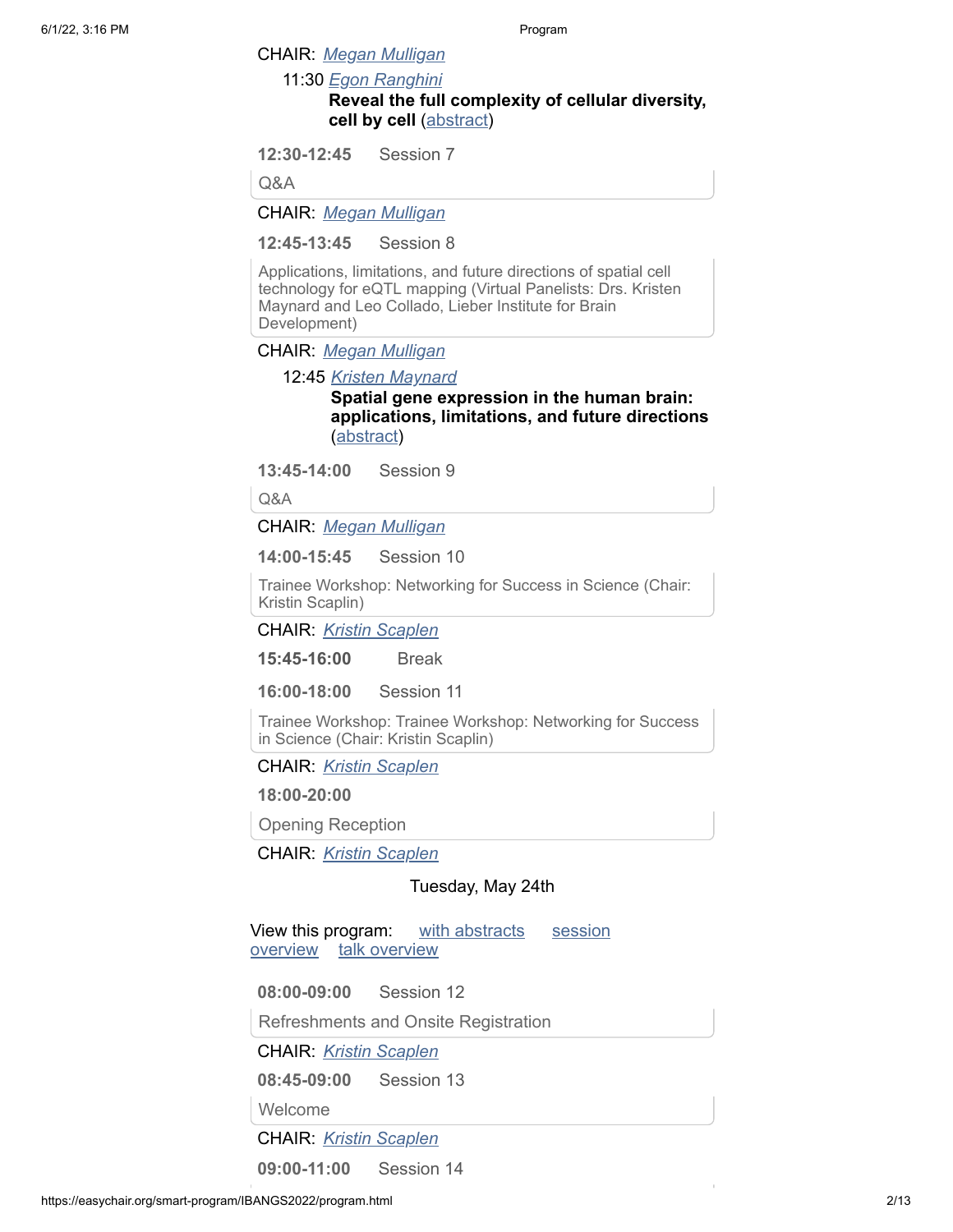Symposium I. *Mapping the brain: Neuroimaging and connectome approaches to study genetic variation in brain function, structure, and behavior*

Speakers: Al Johnson, Neda Jahanshad, Sofie Valk, Antoine Beauchamp

Chairs: Dr. Clyde Francks and Co-Chair: Dr. Megan Mulligan

# CHAIR: *[Clyde Francks](https://easychair.org/smart-program/IBANGS2022/person7.html)*

09:00 *[Allan Johnson](https://easychair.org/smart-program/IBANGS2022/person8.html)*

**HiDiver: Merging Magnetic Resonance and Light Sheet Microscopy with 3D Labels** [\(abstract\)](https://easychair.org/smart-program/IBANGS2022/2022-05-24.html#talk:192370)

09:25 *[Antoine Beauchamp](https://easychair.org/smart-program/IBANGS2022/person9.html)*

**Whole-brain comparison of rodent and human brains using spatial transcriptomics** ([abstract](https://easychair.org/smart-program/IBANGS2022/2022-05-24.html#talk:192367))

09:50 *[Sofie Valk](https://easychair.org/smart-program/IBANGS2022/person10.html)*

**Genetic and phylogenetic uncoupling of structure and function in human transmodal cortex** [\(abstract](https://easychair.org/smart-program/IBANGS2022/2022-05-24.html#talk:192368))

10:15 *[Neda Jahanshad](https://easychair.org/smart-program/IBANGS2022/person11.html)*

**Enhancing Neuro Imaging Genetics through Meta Analysis - Recent GWAS updates and new initiatives from the ENIGMA Consortium** [\(abstract\)](https://easychair.org/smart-program/IBANGS2022/2022-05-24.html#talk:192369)

10:40 *[Sha Zhiqiang](https://easychair.org/smart-program/IBANGS2022/person54.html)*

**Genetic architecture of the white matter connectome of the human brain** ([abstract](https://easychair.org/smart-program/IBANGS2022/2022-05-24.html#talk:193252))

- **11:00-11:15** Break
- **11:15-12:15** Session 15

Outstanding Travel Awardees

- CHAIRS: *[Amy Lasek](https://easychair.org/smart-program/IBANGS2022/person56.html)* and *[Paul Meyer](https://easychair.org/smart-program/IBANGS2022/person20.html)*
	- 11:15 *[Justin Kenney](https://easychair.org/smart-program/IBANGS2022/person13.html)*

**Towards the Neural Basis of Individual Differences in the Exploratory Behavior of Zebrafish** [\(abstract\)](https://easychair.org/smart-program/IBANGS2022/2022-05-24.html#talk:192381)

11:30 *[Luis Hernandez-Nunez](https://easychair.org/smart-program/IBANGS2022/person14.html)*

**The thermo-balancing act: The molecular, cellular, and behavioral mechanisms underlying thermal homeostasis in larval Drosophila** [\(abstract\)](https://easychair.org/smart-program/IBANGS2022/2022-05-24.html#talk:192378)

11:45 *[Laurel Seemlier](https://easychair.org/smart-program/IBANGS2022/person15.html)*

**Inbred mouse strain differences in adolescent hippocampal learning and gene expression after acute ethanol exposure** [\(abstract\)](https://easychair.org/smart-program/IBANGS2022/2022-05-24.html#talk:192379)

12:00 *[Kelly Wingfield](https://easychair.org/smart-program/IBANGS2022/person16.html)*

**Behavioral differences in neonatal opioid withdrawal syndrome (NOWS) model**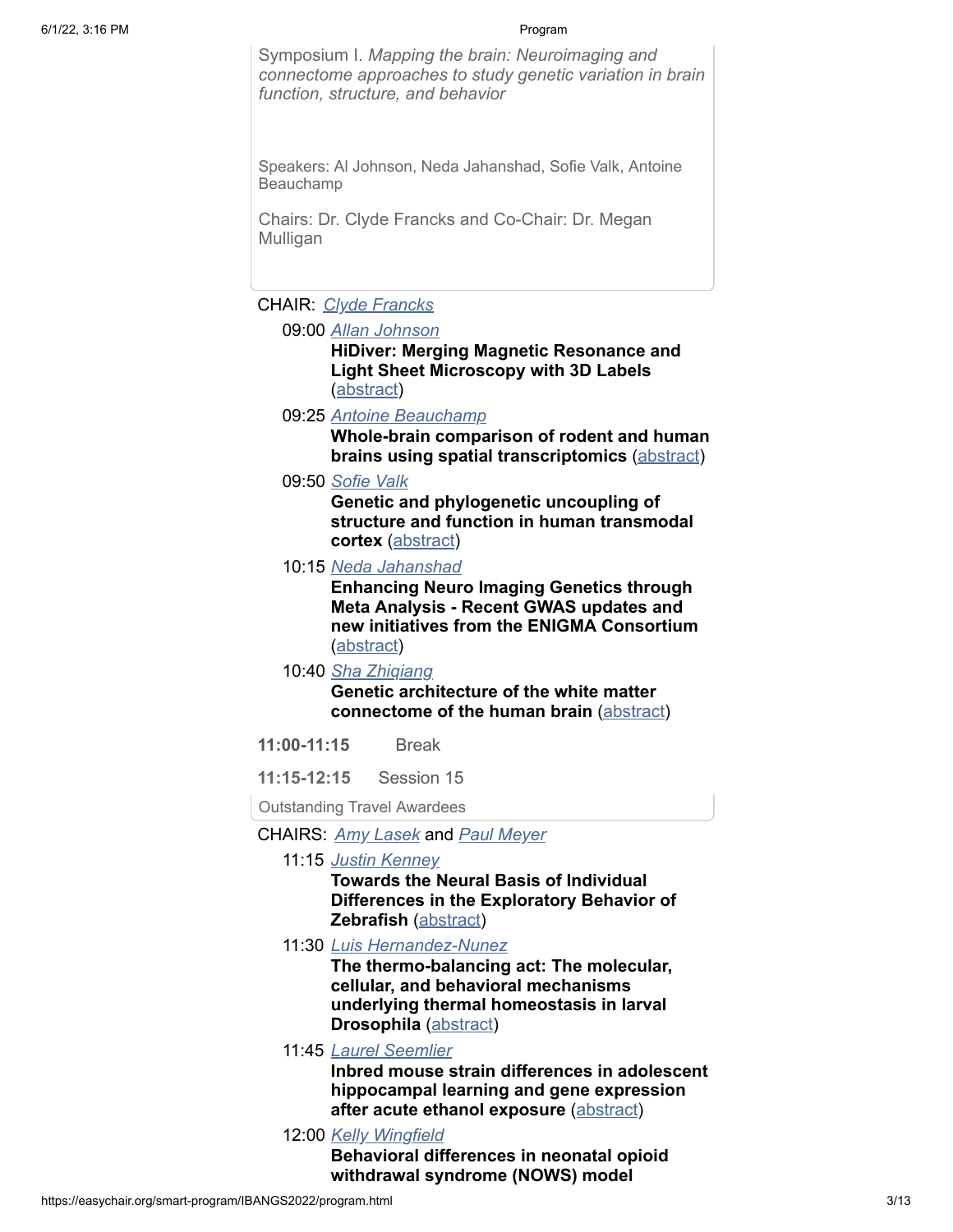#### **phenotypes in FVB substrains following perinatal morphine exposure** ([abstract](https://easychair.org/smart-program/IBANGS2022/2022-05-24.html#talk:192380))

**12:15-13:00** Lunch Break

**13:00-15:00** Session 16

Symposium 2. *Genetic studies of drug addiction-related traits in outbred rats*

Speakers: Abe Palmer, Paul Meyer, Hao Chen, Francesca Telese, Alexandria Szalanczy

Chair: Dr. Oksana Polesskaya

CHAIR: *[Oksana Polesskaya](https://easychair.org/smart-program/IBANGS2022/person17.html)*

13:00 *[Abraham Palmer](https://easychair.org/smart-program/IBANGS2022/person22.html)*

**Overview of the NIDA center for genetic studies of drug abuse in outbred rats** [\(abstract\)](https://easychair.org/smart-program/IBANGS2022/2022-05-24.html#talk:192499)

13:25 *[Hao Chen](https://easychair.org/smart-program/IBANGS2022/person19.html)*

**Genome-Wide Association Study on Three Behaviors Tested in an Open Field in Heterogeneous Stock Rats Identifies Multiple Loci Implicated in Psychiatric Disorders** [\(abstract\)](https://easychair.org/smart-program/IBANGS2022/2022-05-24.html#talk:192371)

13:50 *[Paul Meyer](https://easychair.org/smart-program/IBANGS2022/person20.html)*

**Genome-Wide Association Study Identifies Multiple Loci for Cue-Responsivity Measured During a Pavlovian Conditioned Approach Paradigm.** [\(abstract\)](https://easychair.org/smart-program/IBANGS2022/2022-05-24.html#talk:192373)

14:15 *[Francesca Telese](https://easychair.org/smart-program/IBANGS2022/person18.html)*

**Cell type-specific transcriptional and regulatory mechanisms associated with addiction-related behaviors in HS rats** [\(abstract\)](https://easychair.org/smart-program/IBANGS2022/2022-05-24.html#talk:192372)

14:40 *[Alexandria Szalanczy](https://easychair.org/smart-program/IBANGS2022/person21.html)*

**Keratinocyte-associated protein 3 may participate in the stress response to impact adiposity and behavior [\(abstract\)](https://easychair.org/smart-program/IBANGS2022/2022-05-24.html#talk:192374)** 

**15:15-15:30** Break

**15:30-17:30** Session 17

Poster Session I

#### *[Jeffrey Hatfield](https://easychair.org/smart-program/IBANGS2022/person23.html)*

**P1 Genetic Variation in Cocaine Preference in the Drosophila melanogaster Genetic Reference Panel** [\(abstract\)](https://easychair.org/smart-program/IBANGS2022/2022-05-24.html#talk:193321)

#### *[Austin Korgan](https://easychair.org/smart-program/IBANGS2022/person24.html)*

**P3 Diet and Parent-of-Origin Dependent Effects of Body Composition, Locomotor Activity, and AgRP Neuronal Activity are Sex Specific in PWK/PhJ x C57BL/6J F1 Mice** [\(abstract](https://easychair.org/smart-program/IBANGS2022/2022-05-24.html#talk:193322))

# *[Susan Maloney](https://easychair.org/smart-program/IBANGS2022/person25.html)*

**Participation of the neurodevelopmental disorder associated gene MYT1L in motor function and**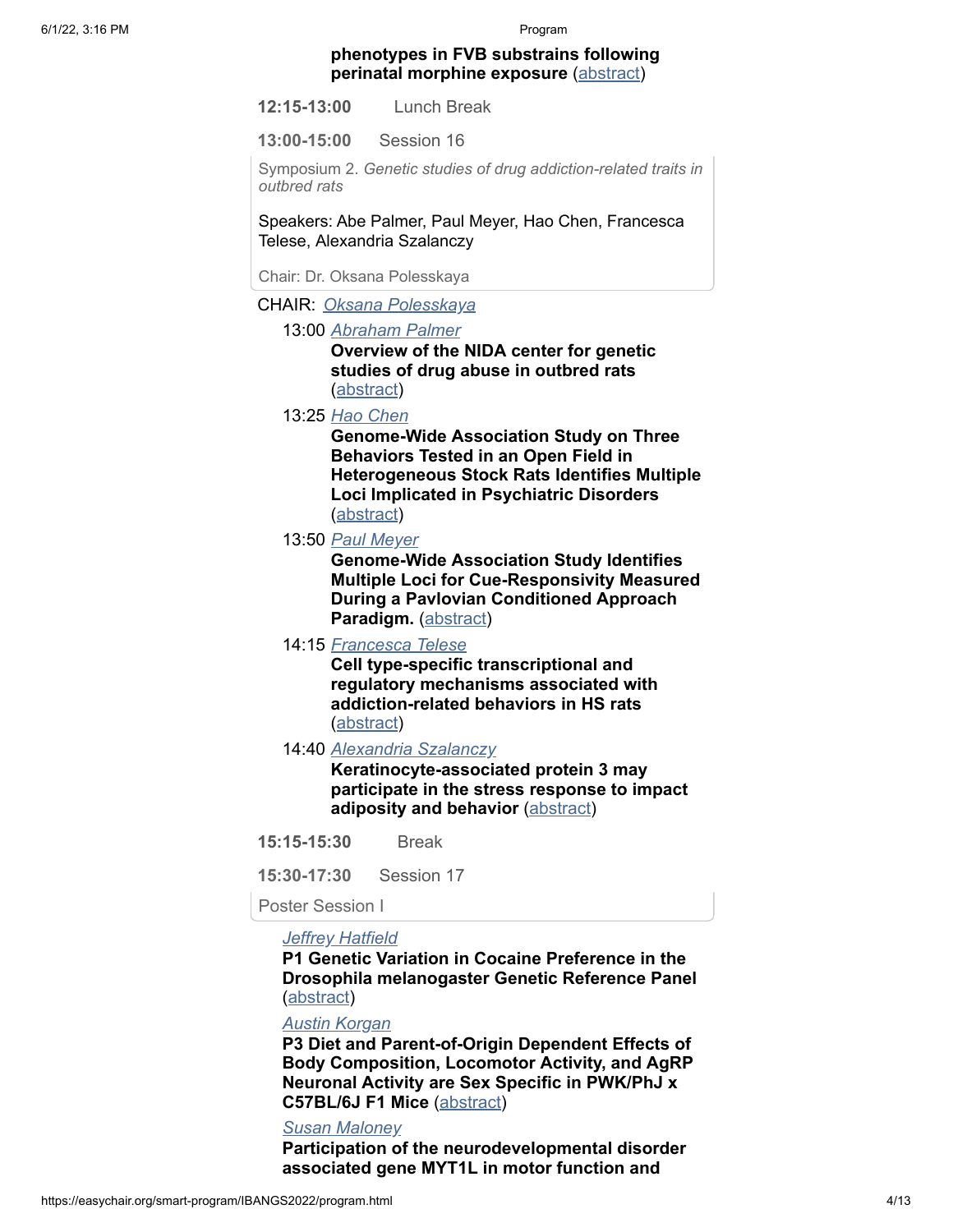#### **sensory responsivity.** ([abstract\)](https://easychair.org/smart-program/IBANGS2022/2022-05-24.html#talk:193311)

### *[Neha Rajput](https://easychair.org/smart-program/IBANGS2022/person26.html)*

**P7 Beyond bold versus shy: zebrafish exhibit multiple distinct behavioral types during exploration of a novel tank.** ([abstract](https://easychair.org/smart-program/IBANGS2022/2022-05-24.html#talk:193317))

# *[Ashley Hayden](https://easychair.org/smart-program/IBANGS2022/person27.html)*

**P9 Decoding the Role of Synpatically Translated RNA Binding Proteins in Associative Memory** [\(abstract\)](https://easychair.org/smart-program/IBANGS2022/2022-05-24.html#talk:193312)

# *[Christina Hansen](https://easychair.org/smart-program/IBANGS2022/person28.html)*

**P11 Modelling seizure-induced and extinction learning-dependent neuronal activation in pediatric epilepsy** [\(abstract](https://easychair.org/smart-program/IBANGS2022/2022-05-24.html#talk:193324))

## *[Kristin Scaplen](https://easychair.org/smart-program/IBANGS2022/person6.html)*

**P13 Neural circuits for low and moderate alcohol responses in Drosophila melanogaster** ([abstract\)](https://easychair.org/smart-program/IBANGS2022/2022-05-24.html#talk:193313)

# *[Jason Bubier](https://easychair.org/smart-program/IBANGS2022/person29.html)*

**P15 The relationship between host genetics, microbiome composition and addictive or addictivepredictive behavior in Diversity Outbred mice.** [\(abstract\)](https://easychair.org/smart-program/IBANGS2022/2022-05-24.html#talk:193315)

#### *[Mary Kaldunski](https://easychair.org/smart-program/IBANGS2022/person30.html)*

**P17 The Rat Genome Database (RGD) facilitates neurological disease genes research and crossspecies analyses** ([abstract](https://easychair.org/smart-program/IBANGS2022/2022-05-24.html#talk:193319))

#### *[Katherine McCullough](https://easychair.org/smart-program/IBANGS2022/person31.html)*

**P19 Characterization of novel clinically-relevant behavioral phenotypes in young adult Mucopolysaccharisosis IIIB mice** [\(abstract\)](https://easychair.org/smart-program/IBANGS2022/2022-05-24.html#talk:193329)

#### *[Justin Anderson](https://easychair.org/smart-program/IBANGS2022/person32.html)*

**P21 Gene expression profiles in HS-CC founder strains** ([abstract](https://easychair.org/smart-program/IBANGS2022/2022-05-24.html#talk:193320))

#### *[Riley Marchin](https://easychair.org/smart-program/IBANGS2022/person33.html)*

**P23 Measuring negative affective withdrawal in CFW mice: Implications for GWAS** [\(abstract\)](https://easychair.org/smart-program/IBANGS2022/2022-05-24.html#talk:193328)

#### *[Ellen McMullen](https://easychair.org/smart-program/IBANGS2022/person34.html)*

**P25 Interspecific Drosophila Recombinant Inbred Lines as a Tool to Determine Genetic Basis of Neophilia** [\(abstract](https://easychair.org/smart-program/IBANGS2022/2022-05-24.html#talk:193327))

### *[Oksana Polesskaya](https://easychair.org/smart-program/IBANGS2022/person17.html)*

**P27 Making data from the Center for GWAS in outbred rats FAIR ([abstract\)](https://easychair.org/smart-program/IBANGS2022/2022-05-24.html#talk:193326)** 

#### *[Ariel Zhang](https://easychair.org/smart-program/IBANGS2022/person35.html)*

**P29 Effect of Chronic Stress on Inflammation in the hippocampus** [\(abstract\)](https://easychair.org/smart-program/IBANGS2022/2022-05-24.html#talk:193325)

### *[Elizabeth Alcantara](https://easychair.org/smart-program/IBANGS2022/person36.html)*

**P31 Investigating the role of Methylglyoxal as a GABAA Agonist through Glyoxalase 1 Manipulation** [\(abstract\)](https://easychair.org/smart-program/IBANGS2022/2022-05-24.html#talk:193314)

#### *[Tariq Brown](https://easychair.org/smart-program/IBANGS2022/person37.html)*

**P33 Alcohol-Induced Alternative Splicing in Drosophila Memory Circuits** [\(abstract\)](https://easychair.org/smart-program/IBANGS2022/2022-05-24.html#talk:193323)

*[Laura Smith](https://easychair.org/smart-program/IBANGS2022/person38.html)*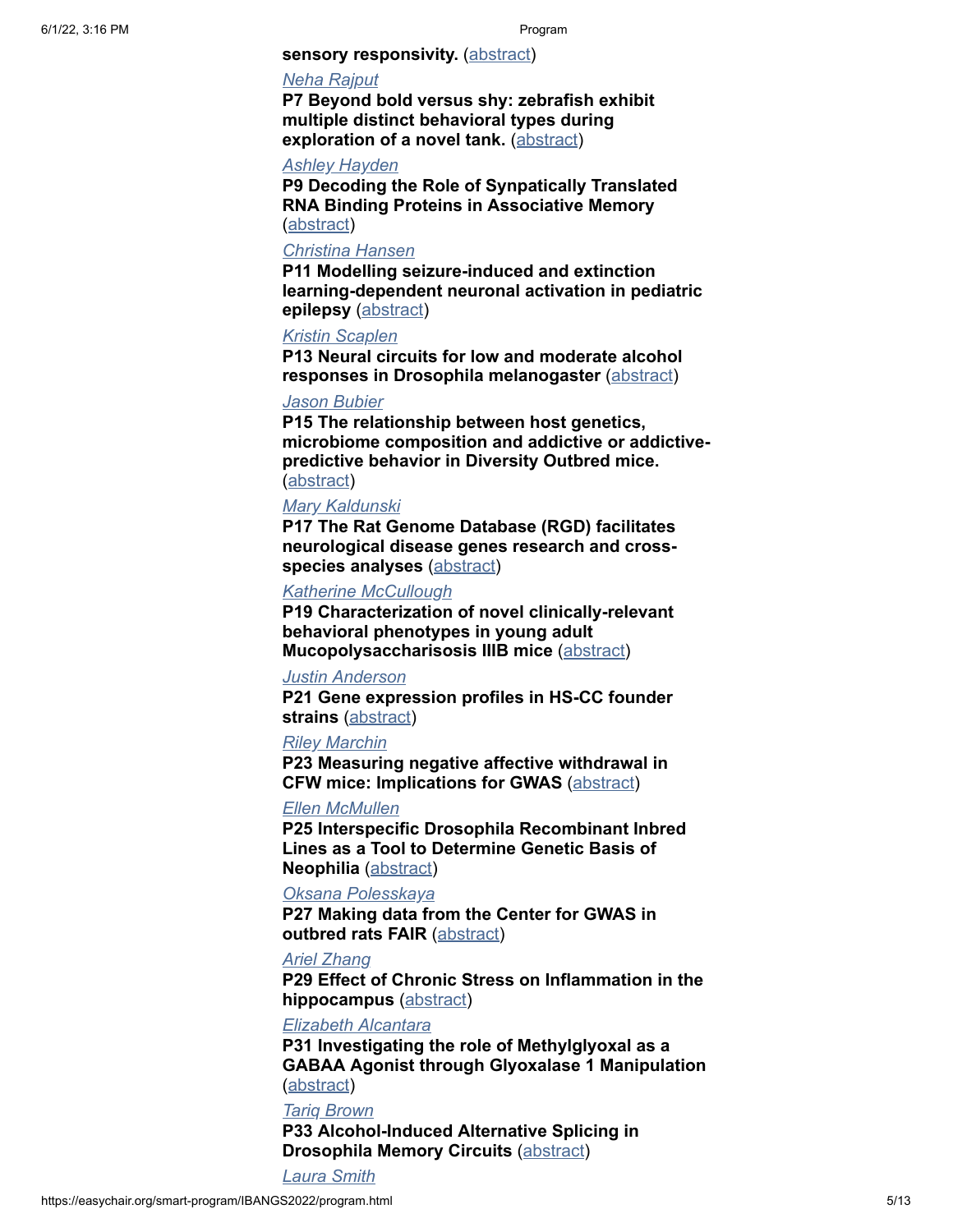**P35 Effects of cocaine on brain and behavior: an evaluation of the fragile X mental retardation protein in dopamine D1 receptor-expressing cells of the striatum** ([abstract](https://easychair.org/smart-program/IBANGS2022/2022-05-24.html#talk:193318))

### *[Amanda Kowalczyk](https://easychair.org/smart-program/IBANGS2022/person39.html)*

**P37 Evaluating the convergent evolution of genes associated with pair bonding in mammals** [\(abstract\)](https://easychair.org/smart-program/IBANGS2022/2022-05-24.html#talk:193316)

#### *[David Ashbrook](https://easychair.org/smart-program/IBANGS2022/person40.html)*

**P39 The importance of genetic background for model organism genetics, with implications for Alzheimer's disease and longevity** ([abstract](https://easychair.org/smart-program/IBANGS2022/2022-05-24.html#talk:193340))

#### *[Joshua Dearborn](https://easychair.org/smart-program/IBANGS2022/person41.html)*

**P41 Development of gait abnormalities and tremor in a mouse model of Krabbe disease** ([abstract](https://easychair.org/smart-program/IBANGS2022/2022-05-24.html#talk:193339))

*[Elias Elias](https://easychair.org/smart-program/IBANGS2022/person42.html)*

**P43 Exercise Promotes Sex-Specific Resilience to The Effects of Chronic Stress** [\(abstract](https://easychair.org/smart-program/IBANGS2022/2022-05-24.html#talk:193334))

#### *[Inga Poletaeva](https://easychair.org/smart-program/IBANGS2022/person43.html)*

**P45 Selecting mice for high cognitive abilities** [\(abstract\)](https://easychair.org/smart-program/IBANGS2022/2022-05-24.html#talk:193332)

## *[Kelly Wingfield](https://easychair.org/smart-program/IBANGS2022/person16.html)*

**P47 Behavioral differences in neonatal opioid withdrawal syndrome (NOWS) model phenotypes in FVB substrains following perinatal morphine exposure** ([abstract\)](https://easychair.org/smart-program/IBANGS2022/2022-05-24.html#talk:193363)

#### *[Benjamin Soibam](https://easychair.org/smart-program/IBANGS2022/person44.html)*

**P49 Predicting genotype of fruit flies from locomotive trajectories using supervised Machine Learning** [\(abstract\)](https://easychair.org/smart-program/IBANGS2022/2022-05-24.html#talk:193387)

Wednesday, May 25th

[View this program: with abstracts](https://easychair.org/smart-program/IBANGS2022/bysession-2022-05-25.html) session overview [talk overview](https://easychair.org/smart-program/IBANGS2022/bytalk-2022-05-25.html)

**08:00-09:00** Session 18

Refreshments and Onsite Registration

**09:00-10:00** Session 19

Distinguished Scientist Award

Elissa Chesler

CHAIR: *[Rob Williams](https://easychair.org/smart-program/IBANGS2022/person45.html)*

09:00 *[Elissa Chesler](https://easychair.org/smart-program/IBANGS2022/person46.html)*

# **Distinguished Investigator Award Presentation: Dr. Elissa Chesler [\(abstract\)](https://easychair.org/smart-program/IBANGS2022/2022-05-25.html#talk:193386)**

**10:00-10:15** Break

**10:15-12:15** Session 20

Symposium 3. *Behavior Quantification using Machine Learning: Challenges and Opportunities*

Speakers: Sara Lisanby, Ann Kennedy, Eric Yttri, Vivek Kumar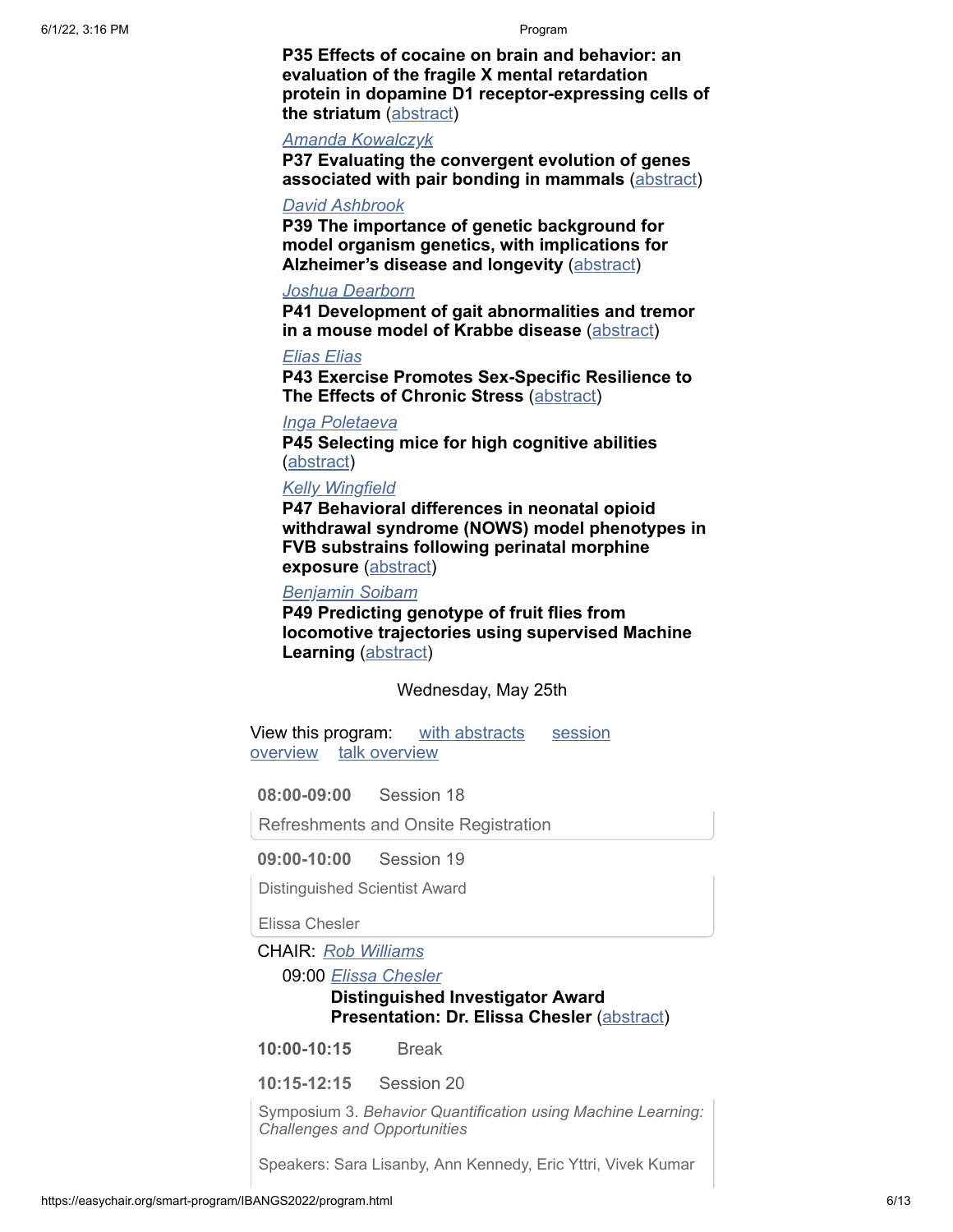Chair: Dr. Vivek Kumar CHAIR: *[Rob Williams](https://easychair.org/smart-program/IBANGS2022/person45.html)*

10:15 *[Sarah Lisanby](https://easychair.org/smart-program/IBANGS2022/person49.html)*

**Brain-Behavior Quantification and Synchronization** ([abstract](https://easychair.org/smart-program/IBANGS2022/2022-05-25.html#talk:193259))

10:40 *[Eric Yttri](https://easychair.org/smart-program/IBANGS2022/person48.html)*

**B-SOiD: Automated extraction of meaningful behaviors from any position data without user bias** [\(abstract](https://easychair.org/smart-program/IBANGS2022/2022-05-25.html#talk:192405))

11:05 *[Ann Kennedy](https://easychair.org/smart-program/IBANGS2022/person47.html)*

**Establishing benchmarks for better behavior quantification** [\(abstract](https://easychair.org/smart-program/IBANGS2022/2022-05-25.html#talk:192362))

11:30 *[Vivek Kumar](https://easychair.org/smart-program/IBANGS2022/person45.html)*

**Integrated, machine learning based advanced phenotyping platform for the laboratory mouse** [\(abstract\)](https://easychair.org/smart-program/IBANGS2022/2022-05-25.html#talk:193531)

**12:15-13:00** Lunch Break

**13:00-14:00** Session 21

Young Investigator Award

*Dr. Monica Dus*

# CHAIR: *[Karla Kaun](https://easychair.org/smart-program/IBANGS2022/person50.html)*

#### 13:00 *[Monica Dus](https://easychair.org/smart-program/IBANGS2022/person51.html)*

#### **Confection Confusion: the Interplay between diet, genes, and taste** [\(abstract\)](https://easychair.org/smart-program/IBANGS2022/2022-05-25.html#talk:192360)

**14:00-14:15** Break

**14:15-16:15** Session 22

Symposium 4

Selected talks

#### CHAIRS: *[Catharine Rankin](https://easychair.org/smart-program/IBANGS2022/person52.html)* and *[Lisa Tarantino](https://easychair.org/smart-program/IBANGS2022/person60.html)*

#### 14:15 *[Catharine Rankin](https://easychair.org/smart-program/IBANGS2022/person52.html)*

**Rapid Assessment of the Temporal Function and Phenotypic Reversibility of Neurodevelopmental Disorder Risk Genes using Auxin-Inducible Degradation in C. elegans** ([abstract](https://easychair.org/smart-program/IBANGS2022/2022-05-25.html#talk:193250))

14:30 *[Pelin Volkan](https://easychair.org/smart-program/IBANGS2022/person53.html)*

**Transcriptional and chromatin-based reprogramming of behaviors with social experience and pheromone signaling** [\(abstract\)](https://easychair.org/smart-program/IBANGS2022/2022-05-25.html#talk:193258)

14:45 *[Simona Sarafinovska](https://easychair.org/smart-program/IBANGS2022/person55.html)*

**The automated social operant task: a quantitative measure of social motivation in** mice. ([abstract](https://easychair.org/smart-program/IBANGS2022/2022-05-25.html#talk:193256))

15:00 *[Amy Lasek](https://easychair.org/smart-program/IBANGS2022/person56.html)*

**Role for the poly r(C)-binding protein 1 (PCBP1) in altered RNA splicing in the hippocampus of rats during withdrawal from**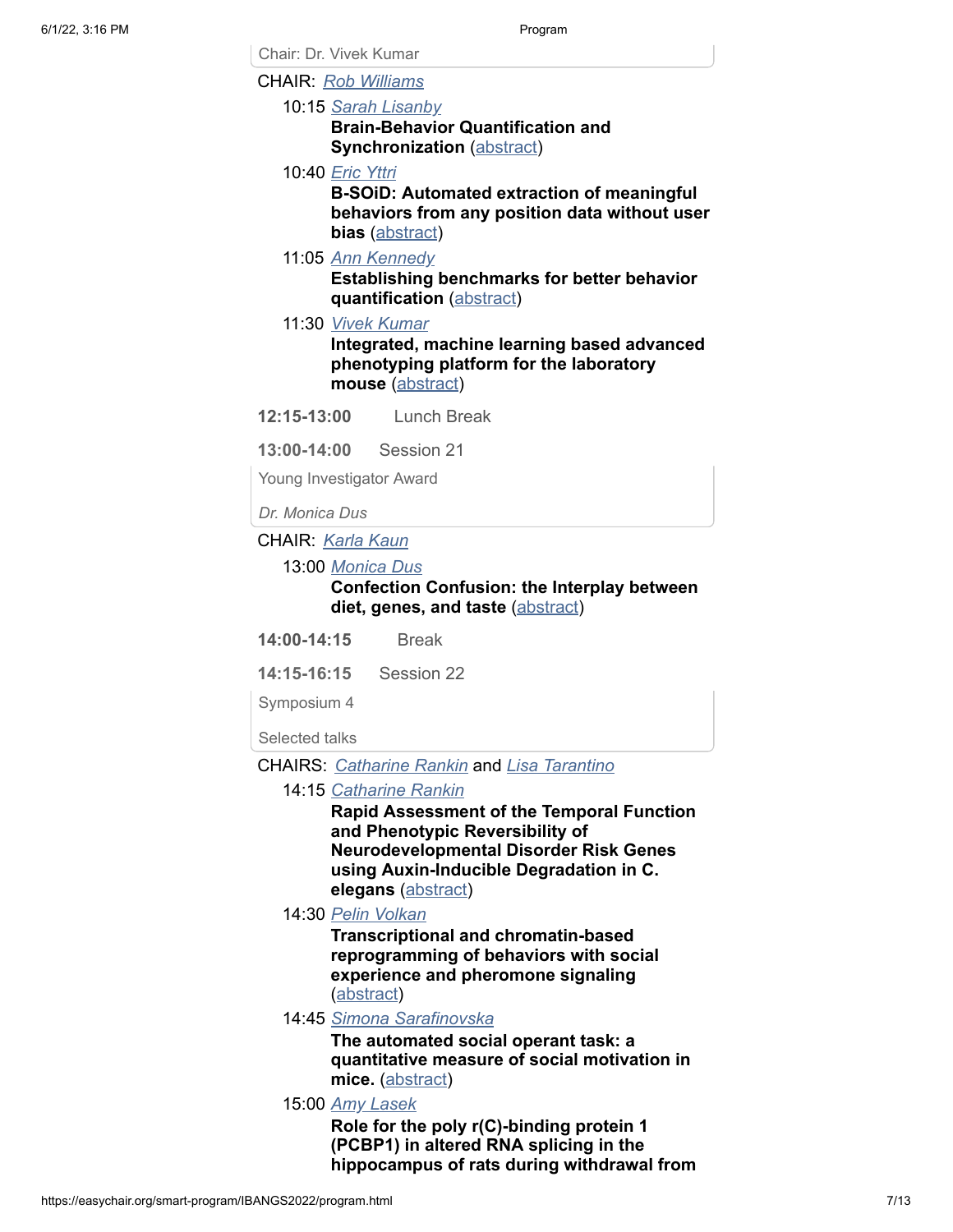#### **chronic ethanol exposure and human subjects with AUD** ([abstract](https://easychair.org/smart-program/IBANGS2022/2022-05-25.html#talk:193255))

- 15:15 *[Steven Clapcote](https://easychair.org/smart-program/IBANGS2022/person57.html)*
	- **PDZD8 Disruption Causes Cognitive Impairment in Humans and Mice** ([abstract](https://easychair.org/smart-program/IBANGS2022/2022-05-25.html#talk:193257))
- 15:30 *[Alexis Santana-Cruz](https://easychair.org/smart-program/IBANGS2022/person59.html)* **Function of the BN2 neurons in a neural circuit of the adult fruit fly** [\(abstract\)](https://easychair.org/smart-program/IBANGS2022/2022-05-25.html#talk:193254)
- 15:45 *[Lisa Tarantino](https://easychair.org/smart-program/IBANGS2022/person60.html)*

**Genetic and non-genetic contributors to behavioral differences among inbred mouse substrains** [\(abstract\)](https://easychair.org/smart-program/IBANGS2022/2022-05-25.html#talk:193253)

16:00 *[Kayla Nygaard](https://easychair.org/smart-program/IBANGS2022/person61.html)*

**Increased social motivation, motor deficits, and anxiety-like center avoidance in a mouse model of a Williams Syndrome deletion are not the result of Gtf2ird1 expression alone.** [\(abstract\)](https://easychair.org/smart-program/IBANGS2022/2022-05-25.html#talk:193249)

**16:15-16:30** Break

**16:30-18:30** Session 23

Poster Session II

# *[Hayley Thorpe](https://easychair.org/smart-program/IBANGS2022/person62.html)*

**P2 Cell adhesion molecule 2 deletion reduces impulsivity and voluntary cannabinoid intake, and impairs physiological response to THC in mice** [\(abstract\)](https://easychair.org/smart-program/IBANGS2022/2022-05-25.html#talk:193352)

# *[David Linsenbardt](https://easychair.org/smart-program/IBANGS2022/person63.html)*

**P4 High Intensity Alcohol Drinking in Mice Leads to Novel Corticostriatal Gene Expression Alterations** [\(abstract\)](https://easychair.org/smart-program/IBANGS2022/2022-05-25.html#talk:193356)

# *[Yanning Zuo](https://easychair.org/smart-program/IBANGS2022/person64.html)*

**P6 Chronic adolescent exposure to cannabis in mice leads to sex-biased changes in gene expression networks across brain regions** ([abstract](https://easychair.org/smart-program/IBANGS2022/2022-05-25.html#talk:193341))

#### *[Soaleha Shams](https://easychair.org/smart-program/IBANGS2022/person65.html)*

**P8 Effect of Genetic Manipulation of Stress Modulators on Social Interaction in Zebrafish** [\(abstract\)](https://easychair.org/smart-program/IBANGS2022/2022-05-25.html#talk:193338)

# *[Nicole Leitner](https://easychair.org/smart-program/IBANGS2022/person66.html)*

**P10 Interactions between neuronal sex determination and Hox gene specification drive the segmental specialization of neural circuits along the anterior-posterior brain axis in Drosophila** [\(abstract\)](https://easychair.org/smart-program/IBANGS2022/2022-05-25.html#talk:193344)

### *[Danila Cuomo](https://easychair.org/smart-program/IBANGS2022/person67.html)*

**P12 Interindividual variation in neurological traits in response to early-life Pb exposure** ([abstract](https://easychair.org/smart-program/IBANGS2022/2022-05-25.html#talk:193330))

#### *[Winona Booher](https://easychair.org/smart-program/IBANGS2022/person68.html)*

**P14 RNA-Sequencing in Heterogeneous Stock Mice Selected for Nicotine Preference** [\(abstract\)](https://easychair.org/smart-program/IBANGS2022/2022-05-25.html#talk:193333)

*[Alexandria Wilson](https://easychair.org/smart-program/IBANGS2022/person69.html)*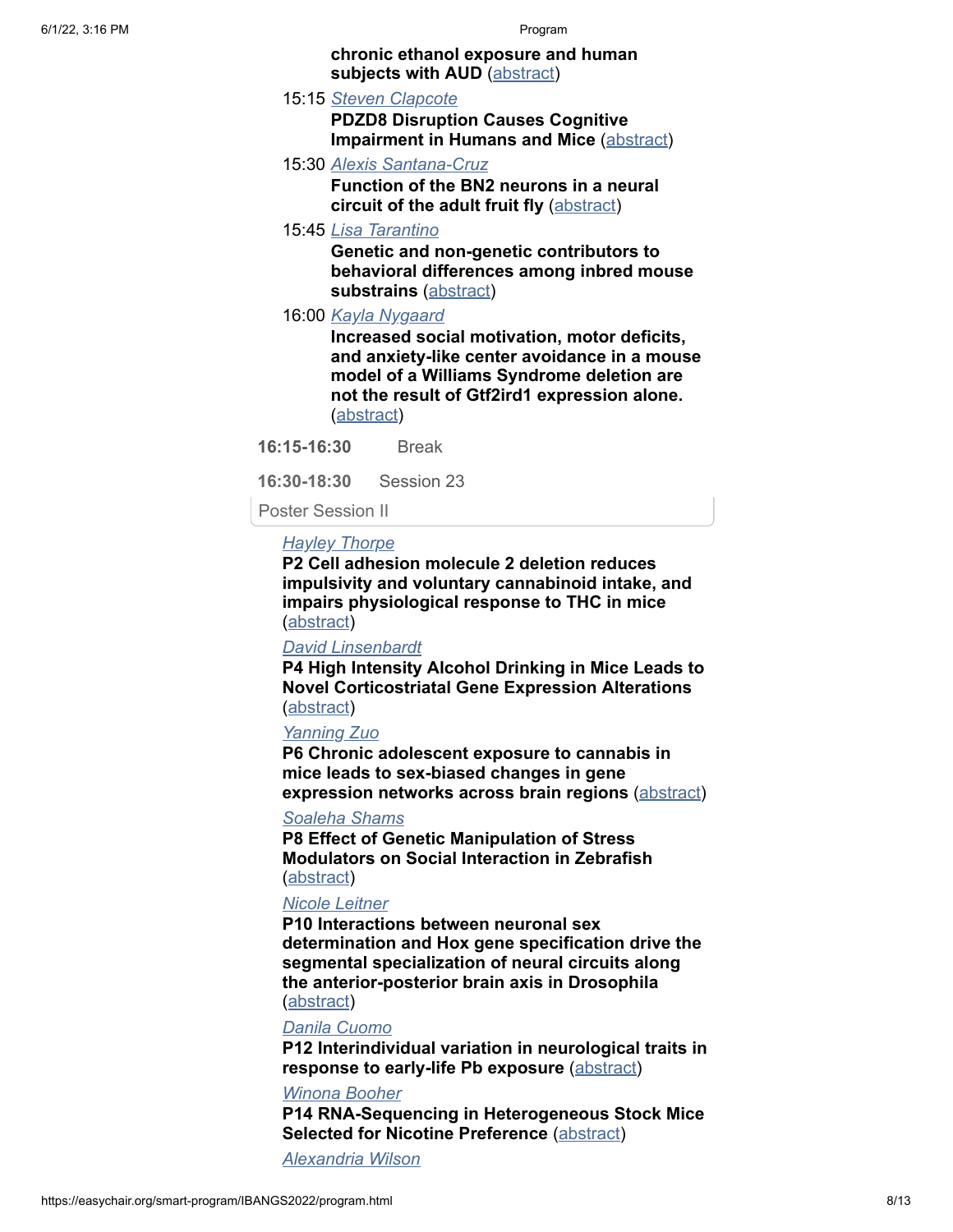**P16 The role of Drosophila Stat92E signaling in response to repeated alcohol exposures** ([abstract](https://easychair.org/smart-program/IBANGS2022/2022-05-25.html#talk:193350))

#### *[Mackenzie Sievers](https://easychair.org/smart-program/IBANGS2022/person70.html)*

**P18 Impact of repeated alcohol exposure on neural STAT signaling activity in Drosophila ([abstract](https://easychair.org/smart-program/IBANGS2022/2022-05-25.html#talk:193347))** 

#### *[Katherine Sena](https://easychair.org/smart-program/IBANGS2022/person71.html)*

**P20 BALB/cByJ show indiscriminate binge-like eating of both sweetened palatable food and chow compared to BALB/cJ under intermittent, limited access conditions** [\(abstract\)](https://easychair.org/smart-program/IBANGS2022/2022-05-25.html#talk:193336)

#### *[Rebecca Schnabel](https://easychair.org/smart-program/IBANGS2022/person72.html)*

**P22 Investigating genetic modifiers of vertebrate stress through genome engineering** [\(abstract\)](https://easychair.org/smart-program/IBANGS2022/2022-05-25.html#talk:193358)

#### *[Monserrat Orozco](https://easychair.org/smart-program/IBANGS2022/person73.html)*

**P24 Daily Binge Drinking Leads to Alterations in Circadian Behavior in C57BL/6J Male and Female Mice** ([abstract](https://easychair.org/smart-program/IBANGS2022/2022-05-25.html#talk:193343))

### *[Erik Nolan](https://easychair.org/smart-program/IBANGS2022/person74.html)*

**P26 A Drosophila model for the role of Williams Syndrome-related factor eIF4H in neural development and behavior** ([abstract](https://easychair.org/smart-program/IBANGS2022/2022-05-25.html#talk:193360))

# *[Erika Mehrhoff](https://easychair.org/smart-program/IBANGS2022/person75.html)*

**P28 Diazepam Effects on Anxiety-related Defensive Behavior of High and Low Open-Field Activity Inbred Mouse Strains** [\(abstract](https://easychair.org/smart-program/IBANGS2022/2022-05-25.html#talk:193355))

## *[Saeedeh Hosseinian](https://easychair.org/smart-program/IBANGS2022/person76.html)*

**P30 A forward genetic screen of ENU-mutagenised zebrafish identifies a mutation co-segregating with impulsivity** [\(abstract\)](https://easychair.org/smart-program/IBANGS2022/2022-05-25.html#talk:193346)

# *[Will Lynch](https://easychair.org/smart-program/IBANGS2022/person77.html)*

**P32 The methamphetamine-induced hnRNP H targetome identifies CACNA2D2 as a downstream mechanistic target underlying behavior: Pharmacological validation with pregabalin** [\(abstract\)](https://easychair.org/smart-program/IBANGS2022/2022-05-25.html#talk:193337)

#### *[Dana Hodorovich](https://easychair.org/smart-program/IBANGS2022/person78.html)*

**P34 Location-Specific Mutations In CHD7 Induce Specific Sensorimotor Phenotypes In a Zebrafish CHARGE Syndrome Model** ([abstract](https://easychair.org/smart-program/IBANGS2022/2022-05-25.html#talk:193349))

#### *[Izzabella Green](https://easychair.org/smart-program/IBANGS2022/person79.html)*

**P36 Both tfbr1b and unkl impact larval zebrafish locomotor responses and may be genetic modifiers of the vertebrate stress response.** [\(abstract\)](https://easychair.org/smart-program/IBANGS2022/2022-05-25.html#talk:193342)

#### *[Eamonn Duffy](https://easychair.org/smart-program/IBANGS2022/person80.html)*

**P38 Characterization of oxycodone use disorder phenotypes in select rat strains of the Hybrid Rat Diversity Panel ([abstract](https://easychair.org/smart-program/IBANGS2022/2022-05-25.html#talk:193348))** 

#### *[Jake Deslauriers](https://easychair.org/smart-program/IBANGS2022/person81.html)*

**P40 cyfip2 controls the acoustic startle threshold** [\(abstract\)](https://easychair.org/smart-program/IBANGS2022/2022-05-25.html#talk:193353)

#### *[Jacob Beierle](https://easychair.org/smart-program/IBANGS2022/person82.html)*

**P42 A reduced complexity cross between BALB/c substrains identifies Zhx2 as a candidate gene**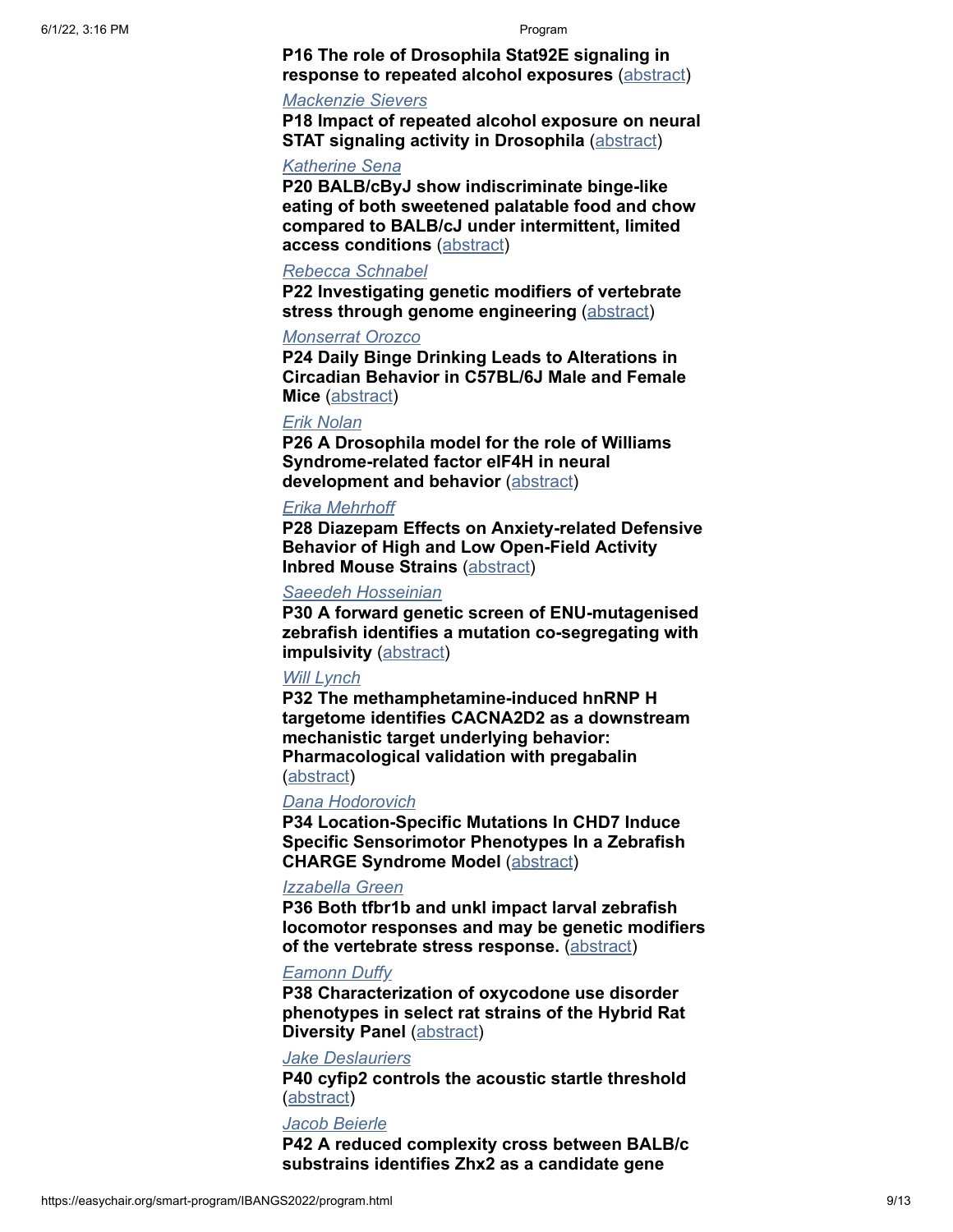**underlying oxycodone metabolite brain concentration and state-dependent learning of opioid reward** ([abstract](https://easychair.org/smart-program/IBANGS2022/2022-05-25.html#talk:193359))

#### *[Maria Porter](https://easychair.org/smart-program/IBANGS2022/person83.html)*

**P44 A Pair of Serotonergic Neurons Influence the Circadian Regulation of Short-Term Learning and Memory in Drosophila melanogaster** ([abstract\)](https://easychair.org/smart-program/IBANGS2022/2022-05-25.html#talk:193357)

#### *[Levi Gavette](https://easychair.org/smart-program/IBANGS2022/person84.html)*

**P46 Cocaine withdrawal in the CC/DO founder mouse strains: Interstrain variation and heritability of negative affective withdrawal** [\(abstract\)](https://easychair.org/smart-program/IBANGS2022/2022-05-25.html#talk:193354)

#### *[Michelle Bloyd](https://easychair.org/smart-program/IBANGS2022/person85.html)*

**P48 PKA RIIα Deficiency is Associated with Altered Downstream Expression of Dopamine and Serotonin Signaling Molecules** ([abstract](https://easychair.org/smart-program/IBANGS2022/2022-05-25.html#talk:193335))

## *[Franka Rigo](https://easychair.org/smart-program/IBANGS2022/person86.html)*

**P50 Genetic screen and proteomic analysis: complementary approaches for studying methamphetamine-induced behaviors in D. melanogaster** [\(abstract\)](https://easychair.org/smart-program/IBANGS2022/2022-05-25.html#talk:193331)

### *[Gaurav Shrestha](https://easychair.org/smart-program/IBANGS2022/person87.html)*

**P52 Presynaptic Protein Interaction In Alcohol-Related Behavior In Drosophila** ([abstract\)](https://easychair.org/smart-program/IBANGS2022/2022-05-25.html#talk:193351)

#### *[Prescilla Garcia-Trevizo](https://easychair.org/smart-program/IBANGS2022/person88.html)*

**P54 Long-term effects of adolescent nicotine exposure vary by genetic background in learning, anxiety-like phenotypes and nicotine sensitivity.** [\(abstract\)](https://easychair.org/smart-program/IBANGS2022/2022-05-25.html#talk:193345)

## *[Austin Korgan](https://easychair.org/smart-program/IBANGS2022/person24.html)*

**P56 Deploying genetic diversity to explore the impact of diet-induced obesity on AgRP neuronal activity** ([abstract\)](https://easychair.org/smart-program/IBANGS2022/2022-05-25.html#talk:193361)

#### *[Kayla Nygaard](https://easychair.org/smart-program/IBANGS2022/person61.html)*

**P58 Increased social motivation, motor deficits, and anxiety-like center avoidance in a mouse model of a Williams Syndrome deletion are not the result of Gtf2ird1 expression alone.** [\(abstract](https://easychair.org/smart-program/IBANGS2022/2022-05-25.html#talk:193362))

### *[Simona Sarafinovska](https://easychair.org/smart-program/IBANGS2022/person55.html)*

**P60 The automated social operant task: a quantitative measure of social motivation in mice.** [\(abstract\)](https://easychair.org/smart-program/IBANGS2022/2022-05-25.html#talk:193549)

Thursday, May 26th

[View this program: with abstracts](https://easychair.org/smart-program/IBANGS2022/bysession-2022-05-26.html) session overview [talk overview](https://easychair.org/smart-program/IBANGS2022/bytalk-2022-05-26.html)

**08:00-09:00** Session 24

Refreshments and Onsite Registration

**08:15-08:45** Session 25

ExComm Meeting

**09:00-10:00** Session 26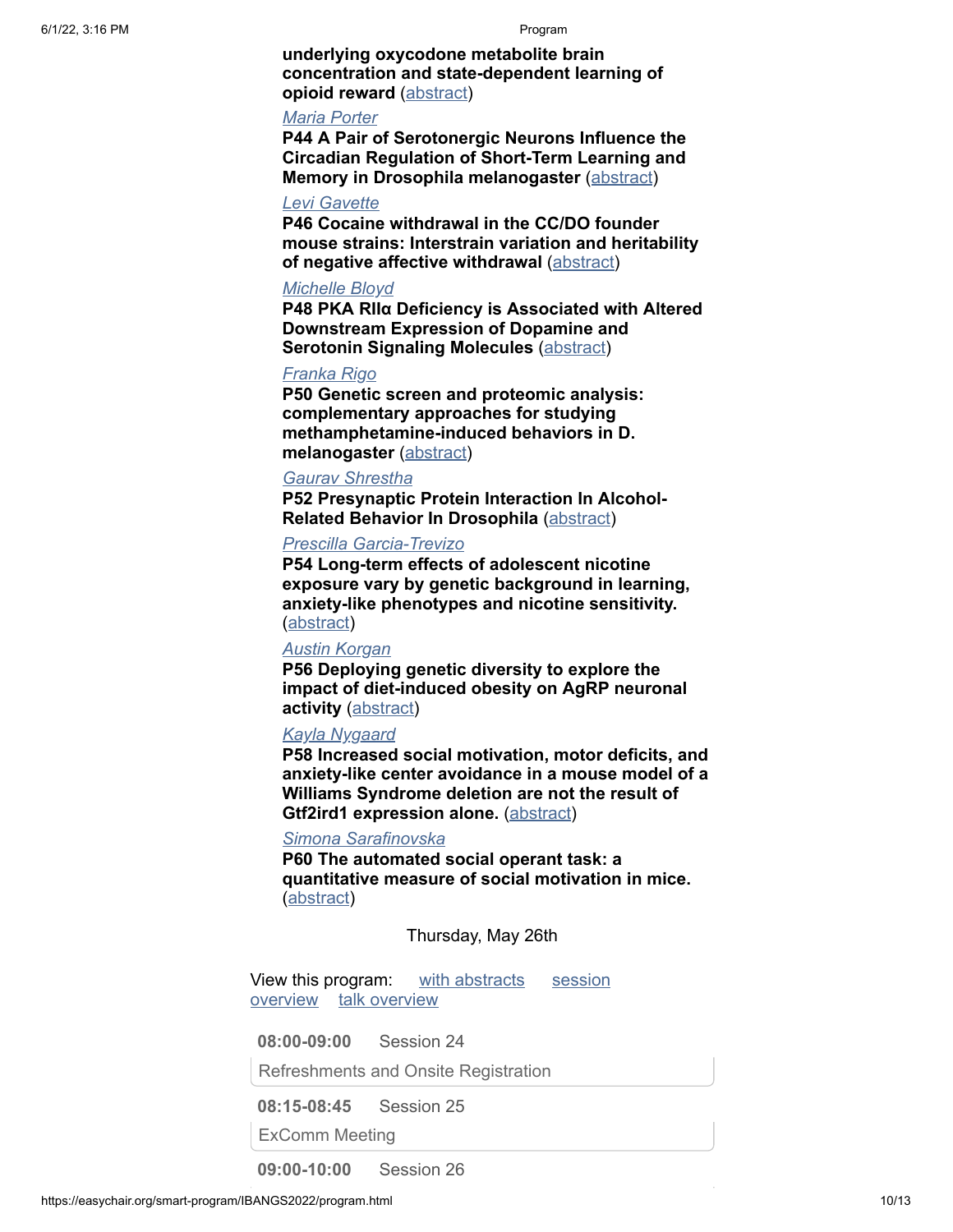*Dr. Arpana Agarwal*

Presidential Lecture

CHAIR: *[Camron Bryant](https://easychair.org/smart-program/IBANGS2022/person89.html)*

09:00 *[Arpana Agrawal](https://easychair.org/smart-program/IBANGS2022/person90.html)*

**Genome-wide Association Studies and the Gene-Brain-Behavior Pathway to Addiction** [\(abstract\)](https://easychair.org/smart-program/IBANGS2022/2022-05-26.html#talk:192361)

**10:00-10:15** Break

**10:15-12:15** Session 27

Symposium 5. *Revolutionary genomics: Third-generation sequencing and pangenome approaches to understanding genes and behavior*

Speakers: Thomas Keane, Laura Saba, Tomas Fitzgerald, and Erik Garrison

Chair: Dr. David Ashbrook

CHAIR: *[David Ashbrook](https://easychair.org/smart-program/IBANGS2022/person40.html)*

#### 10:15 *[Tomas Fitzgerald](https://easychair.org/smart-program/IBANGS2022/person94.html)*

**Genomic variations and epigenomic landscape of the Medaka Inbred Kiyosu-Karlsruhe (MIKK) panel [\(abstract](https://easychair.org/smart-program/IBANGS2022/2022-05-26.html#talk:193384))** 

10:40 *[Laura Saba](https://easychair.org/smart-program/IBANGS2022/person92.html)*

**Mapping transcriptome structure diversity in rat brain and liver using single molecule RNA sequencing** [\(abstract](https://easychair.org/smart-program/IBANGS2022/2022-05-26.html#talk:192363))

11:05 *[Erik Garrison](https://easychair.org/smart-program/IBANGS2022/person93.html)*

**Pangenomes from many points of view** [\(abstract\)](https://easychair.org/smart-program/IBANGS2022/2022-05-26.html#talk:193389)

11:30 *[Thomas Keane](https://easychair.org/smart-program/IBANGS2022/person91.html)*

**New era of mouse genomics with a plurality of reference genomes** ([abstract](https://easychair.org/smart-program/IBANGS2022/2022-05-26.html#talk:192364))

11:55 *[Adrian Rothenfluh](https://easychair.org/smart-program/IBANGS2022/person58.html)*

**Iterative ATAC-seq (assay for transposaseaccessible chromatin) to home in on neurons regulating behavior.** ([abstract](https://easychair.org/smart-program/IBANGS2022/2022-05-26.html#talk:193251))

- **12:15-13:00** Lunch Break
- **12:15-13:15** Session 28

Business Meeting and Lunch

# Friday, May 27th

[View this program: with abstracts](https://easychair.org/smart-program/IBANGS2022/bysession-2022-05-27.html) session overview [talk overview](https://easychair.org/smart-program/IBANGS2022/bytalk-2022-05-27.html)

**08:00-09:00** Session 29

Refreshments and Onsite Registration

**09:00-11:00** Session 30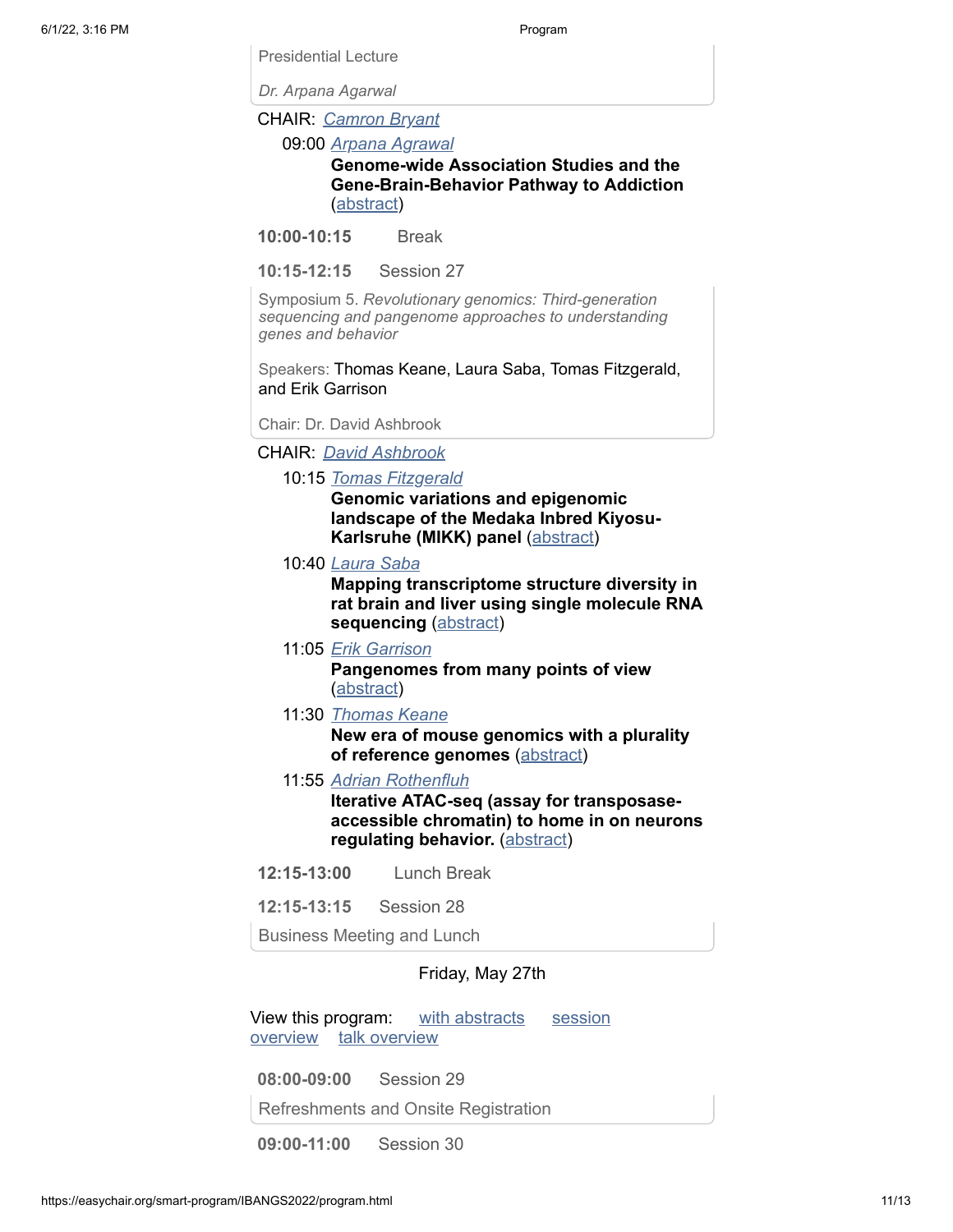Symposium 6. *Revealing the function of sleep from flies to humans*

Speakers: Paul Shaw, Maxime Jan, Malcolm von Shantz, Nirinjini Naidoo

Chair: Dr. Rozi Andretić and Co-Chair: Dr. Kristin Hamre

CHAIR: *[Kristin Hamre](https://easychair.org/smart-program/IBANGS2022/person95.html)*

09:00 *[Paul Shaw](https://easychair.org/smart-program/IBANGS2022/person99.html)*

**Symposium: Revealing the function of sleep from flies to humans** ([abstract](https://easychair.org/smart-program/IBANGS2022/2022-05-27.html#talk:193388))

09:25 *[Nirinjini Naidoo](https://easychair.org/smart-program/IBANGS2022/person98.html)*

**Cellular stress and behavior, role of the UPR in sleep and cognition** [\(abstract](https://easychair.org/smart-program/IBANGS2022/2022-05-27.html#talk:193248))

09:50 *[Maxime Jan](https://easychair.org/smart-program/IBANGS2022/person96.html)*

**Metabolome, transcriptome, and epigenome: the other phenotypes of sleep loss** [\(abstract](https://easychair.org/smart-program/IBANGS2022/2022-05-27.html#talk:192403))

10:15 *[Malcolm von Shantz](https://easychair.org/smart-program/IBANGS2022/person97.html)*

**Defining robust sleep phenotypes for human genetic population studies** ([abstract](https://easychair.org/smart-program/IBANGS2022/2022-05-27.html#talk:193247))

**11:00-11:15** Break

**11:15-12:15** Session 31

keynote Speaker

*Dr. Susan Ackerman*

CHAIR: *[Megan Mulligan](https://easychair.org/smart-program/IBANGS2022/person12.html)*

11:15 *[Susan Ackerman](https://easychair.org/smart-program/IBANGS2022/person100.html)*

# **tRNAs, Ribosome Stalling, and Neuronal Function** ([abstract](https://easychair.org/smart-program/IBANGS2022/2022-05-27.html#talk:192359))

**12:15-13:00** Lunch Break

**13:00-15:00** Session 32

*The Cerebellar Nuclei in the Limelight (at Last)*

Speakers: Marylka Yoe Uusisaari, Justus Kebschull, Richard Wingate, Abigail Person

Chair: Dr. Dan Goldowitz

CHAIR: *[Dan Goldowitz](https://easychair.org/smart-program/IBANGS2022/person101.html)*

13:00 *[Tom Ruigrok](https://easychair.org/smart-program/IBANGS2022/person105.html)*

**The cerebellar nuclei: setting the stage** [\(abstract\)](https://easychair.org/smart-program/IBANGS2022/2022-05-27.html#talk:193260)

13:25 *[Justus Kebschull](https://easychair.org/smart-program/IBANGS2022/person102.html)*

**A deeply conserved cell-type set forms an archetypal cerebellar nucleus** [\(abstract\)](https://easychair.org/smart-program/IBANGS2022/2022-05-27.html#talk:192377)

# 13:50 *[Richard Wingate](https://easychair.org/smart-program/IBANGS2022/person103.html)*

**The evodevo of cerebellar nuclei: from temporal patterning to autistic spectrum disorder** [\(abstract](https://easychair.org/smart-program/IBANGS2022/2022-05-27.html#talk:192376))

14:15 *[Abigail Person](https://easychair.org/smart-program/IBANGS2022/person104.html)* **Cerebellar refinement of skilled movements** [\(abstract\)](https://easychair.org/smart-program/IBANGS2022/2022-05-27.html#talk:192375)